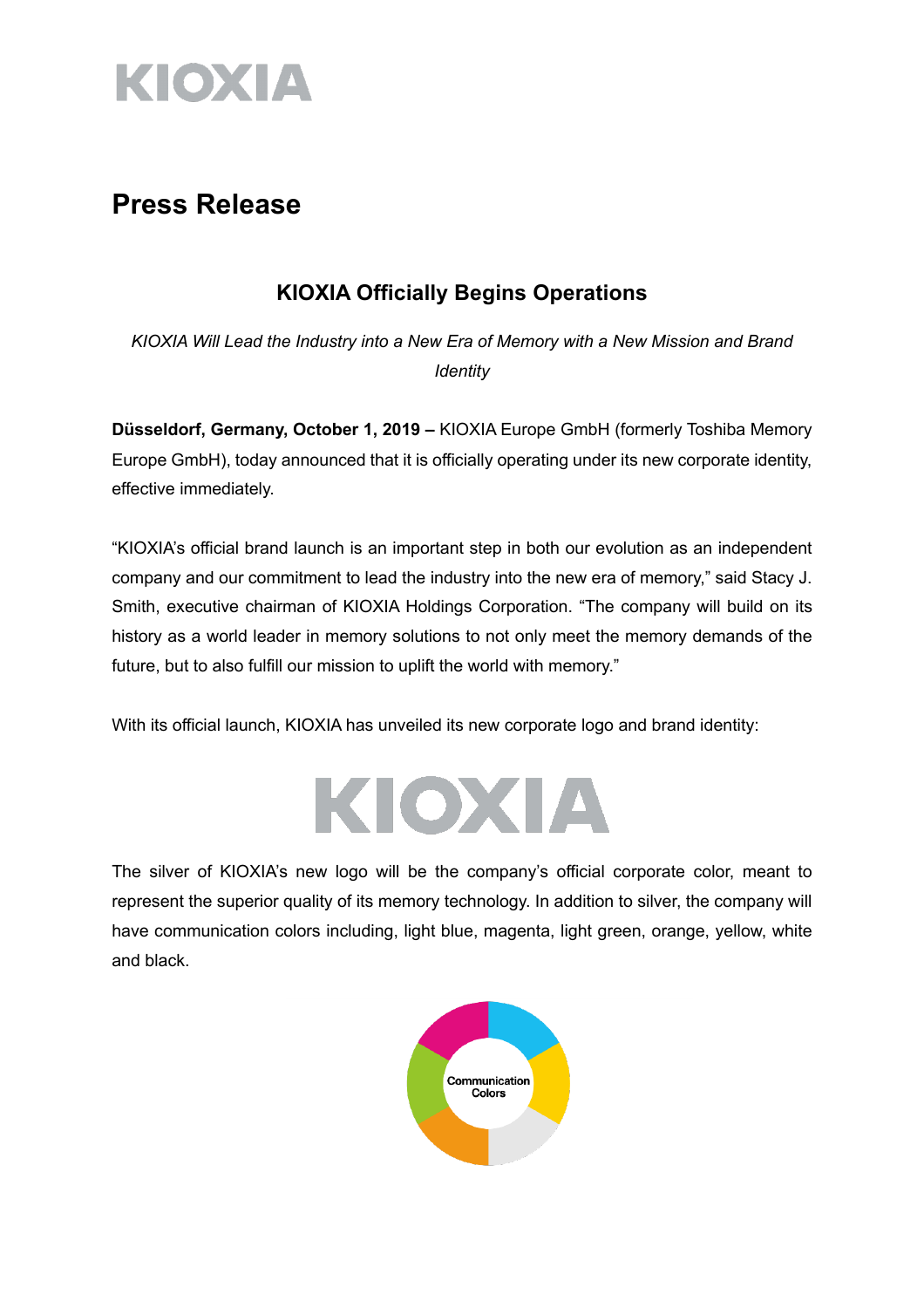# KIOXIA

"Our full brand color palette of bright, vibrant colors represents KIOXIA's fun, future-driven culture, and passion for using memory to create new experiences and a colorful future for the world," said Naohisa Sano, chief marketing officer of KIOXIA Corporation. "Our new corporate logo and brand identity better reflect KIOXIA's mission and vision to uplift the world with memory, using technological innovation to create new value for society."

To commemorate the new brand, KIOXIA will launch its "#FutureMemories" brand campaign, a project designed to create never-before-seen experiences that embody the company's commitment to creating new value and changing the world by pursuing the potential of memory. The first phase of the project will be "TEZUKA2020," a tribute to legendary manga artist, Osamu Tezuka. Using high-speed, large capacity flash memory and AI technology, the company will redraw the memorable work of Osamu Tezuka for the first time in 30 years. Launching in February 2020, the TEZUKA2020 phase of KIOXIA's #FutureMemories initiative is just one example of how the company is uplifting the world with memory.

The company's new corporate logo and colors are now live on KIOXIA's official websites, product labels and other channels: www.kioxia.com. Consumer retail products, such as solid state drives, SD cards and USB flash memory, will continue to be released under the Toshiba Memory brand name through 2019, and will be released under the KIOXIA brand starting in 2020.

# # #